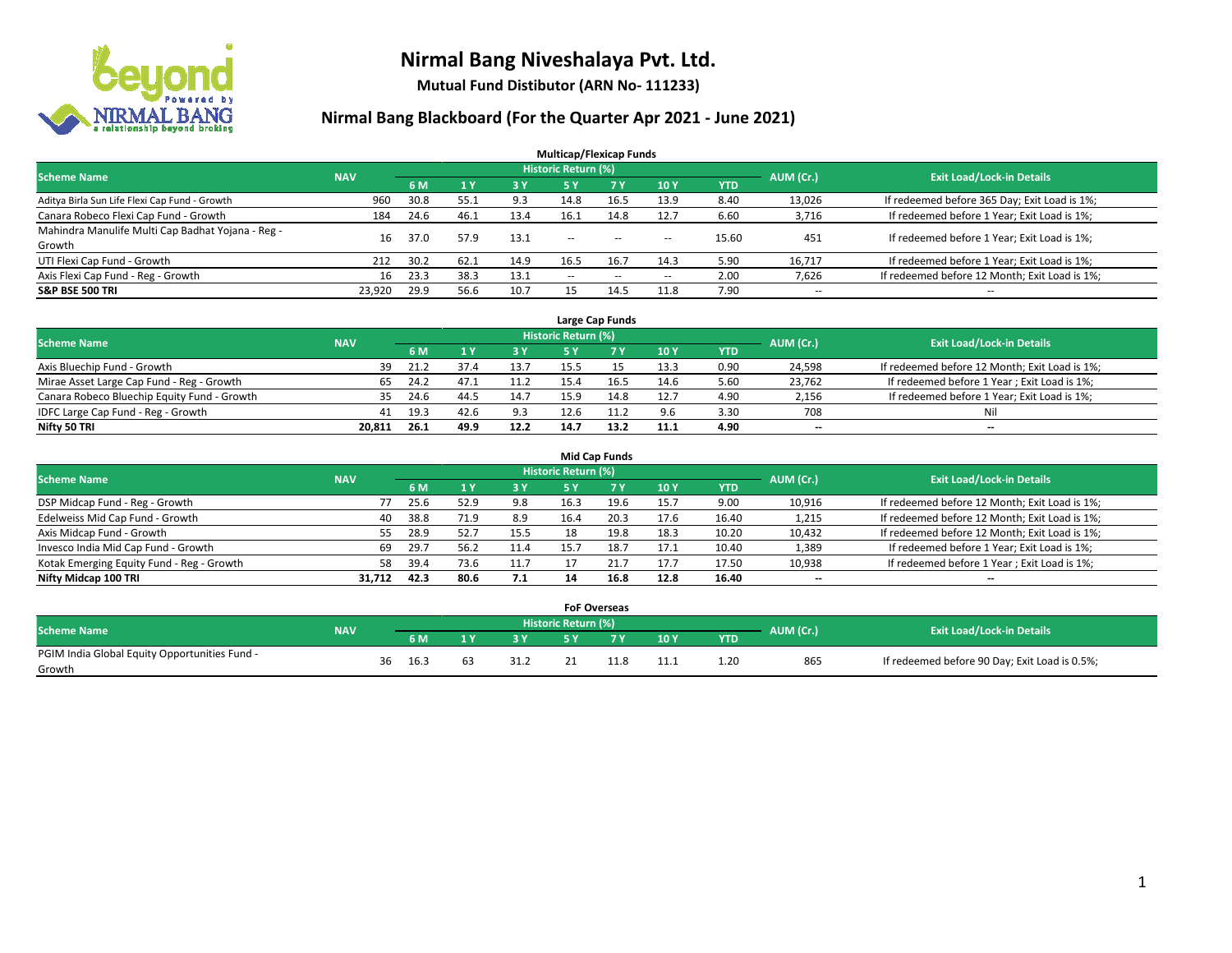

**Mutual Fund Distibutor (ARN No- 111233)**

| Large & Midcap                                   |            |      |      |            |                            |           |      |            |           |                                              |  |  |  |  |
|--------------------------------------------------|------------|------|------|------------|----------------------------|-----------|------|------------|-----------|----------------------------------------------|--|--|--|--|
| <b>Scheme Name</b>                               | <b>NAV</b> |      |      |            | <b>Historic Return (%)</b> |           |      |            | AUM (Cr.) | <b>Exit Load/Lock-in Details</b>             |  |  |  |  |
|                                                  |            | 6 M  |      | <b>3 Y</b> | 5 Y                        | <b>7Y</b> | 10Y  | <b>YTD</b> |           |                                              |  |  |  |  |
| Mirae Asset Emerging Bluechip Fund - Growth      | 80         | 33.7 | 63.2 | 16.2       | 20.8                       | 24.1      | 21.8 | 12.80      | 16,190    | If redeemed before 1 Year; Exit Load is 1%;  |  |  |  |  |
| Canara Robeco Emerging Equities - Growth         | 130        | 28.3 | 54.5 | 10.3       | 17.2                       | 22.2      | 18.8 | 8.10       | 8,179     | If redeemed before 1 Year; Exit Load is 1%;  |  |  |  |  |
| Principal Emerging Bluechip Fund - Growth        | 146        | 32.4 | 57.8 | 9.2        | 16.7                       | 19.9      | 17.4 | 10.50      | 2,519     | If redeemed before 365 Day; Exit Load is 1%; |  |  |  |  |
| Invesco India Growth Opportunities Fund - Growth | 44         | 23.3 | 43.4 | 8.5        | 14.3                       | 15.2      | 12.8 | 5.70       | 3,651     | If redeemed before 1 Year; Exit Load is 1%;  |  |  |  |  |
| Kotak Equity Opportunities Fund - Reg - Growth   | 164        | 29.0 | 52.9 | 12.2       | 15.6                       | 16.8      | 13.5 | 10.40      | 5,518     | If redeemed before 1 Year; Exit Load is 1%;  |  |  |  |  |
| Tata Large & Mid Cap Fund - Reg - Growth         | 275        | 28.0 | 49.5 | 11.1       | 13.4                       | 15.1      | 13   | 8.50       | 2,153     | If redeemed before 365 Day; Exit Load is 1%; |  |  |  |  |
| NIFTY Large Midcap 250 TRI                       | 9.931      | 33.6 | 63.4 | 10.6       | 16                         | 16.6      | 13.5 | 10.80      | --        | --                                           |  |  |  |  |

| <b>Focused Funds</b>                                |            |      |      |      |                     |      |        |            |           |                                               |  |  |  |
|-----------------------------------------------------|------------|------|------|------|---------------------|------|--------|------------|-----------|-----------------------------------------------|--|--|--|
| <b>Scheme Name</b>                                  | <b>NAV</b> |      |      |      | Historic Return (%) |      |        |            | AUM (Cr.) | <b>Exit Load/Lock-in Details</b>              |  |  |  |
|                                                     |            | 6 M  |      | 3 Y  | 5 ۷                 |      | 10Y    | <b>YTD</b> |           |                                               |  |  |  |
| Axis Focused 25 Fund - Growth                       | 38         | 25.4 | 46.5 | 11.3 |                     | 16.9 | $\sim$ | 2.30       | 15,007    | If redeemed before 12 Month; Exit Load is 1%; |  |  |  |
| ICICI Prudential Focused Equity Fund - Ret - Growth | 40         | 30.8 | 52.5 | 10.6 | 12.6                | 12.3 | 10.8   | 9.40       | 1,217     | If redeemed before 1 Year; Exit Load is 1%;   |  |  |  |
| SBI Focused Equity Fund - Growth                    | 191        | 29.8 | 46.5 | 11.3 |                     | 17.8 | 16.5   | 8.90       | 14,253    | If redeemed before 1 Year; Exit Load is 1%;   |  |  |  |
| <b>S&amp;P BSE 500 TRI</b>                          | 23.920     | 29.9 | 56.6 | 10.7 | 15                  | 14.5 | 11.8   | 7.90       | $- -$     | $\overline{\phantom{a}}$                      |  |  |  |

| <b>Small Cap Funds</b>             |            |           |                                  |      |      |      |        |            |       |                                               |  |  |  |
|------------------------------------|------------|-----------|----------------------------------|------|------|------|--------|------------|-------|-----------------------------------------------|--|--|--|
| <b>Scheme Name</b>                 | <b>NAV</b> | AUM (Cr.) | <b>Exit Load/Lock-in Details</b> |      |      |      |        |            |       |                                               |  |  |  |
|                                    |            | 6 M       |                                  | 3 Y  |      |      | 10Y    | <b>YTD</b> |       |                                               |  |  |  |
| Axis Small Cap Fund - Reg - Growth | 46         | 36.1      | 70.4                             |      | 18.2 | 21.  | $\sim$ | 16.70      | 4,485 | If redeemed before 12 Month; Exit Load is 1%; |  |  |  |
| DSP Small Cap Fund - Reg - Growth  | 82         | 35.6      | 87.6                             | 7.1  |      |      | 18     | 15.90      | 6,455 | If redeemed before 12 Month; Exit Load is 1%; |  |  |  |
| SBI Small Cap Fund - Growth        | 82         | 40.5      | 81.                              | 11.5 | 20.1 |      | 21.4   | 15.40      | 7,570 | If redeemed before 1 Year; Exit Load is 1%;   |  |  |  |
| Nifty Smallcap 100 TRI             | 10.660     | 47.8      | 111.7                            | 1.8  | 11.6 | 12.9 | 9.8    | 21.20      | $- -$ | $-$                                           |  |  |  |

| ELSS Schemes (Tax Saving u/s 80-C)                                                                              |       |      |                |      |           |            |                          |            |        |                          |  |  |  |  |
|-----------------------------------------------------------------------------------------------------------------|-------|------|----------------|------|-----------|------------|--------------------------|------------|--------|--------------------------|--|--|--|--|
| <b>Historic Return (%)</b><br><b>Exit Load/Lock-in Details</b><br>AUM (Cr.)<br><b>Scheme Name</b><br><b>NAV</b> |       |      |                |      |           |            |                          |            |        |                          |  |  |  |  |
|                                                                                                                 |       | 6 M  | 1 <sup>1</sup> | 3 Y  | <b>5Y</b> | <b>7 Y</b> | <b>10Y</b>               | <b>YTD</b> |        |                          |  |  |  |  |
| Aditya Birla Sun Life Tax Relief 96 - Growth                                                                    | 38    | 19.8 | 34.9           | 5.3  |           | 15.8       | 12.9                     | 2.10       | 13,647 | Nil                      |  |  |  |  |
| Axis Long Term Equity Fund - Growth                                                                             | 61    | 26.6 | 43.5           | 12   | 15.5      | 17.9       | 17.2                     | 3.20       | 27,870 | Nil                      |  |  |  |  |
| Canara Robeco Equity Tax Saver Fund - Growth                                                                    | 95    | 28.4 | 54.9           | 15.7 | 16.6      | 16.3       | 13.7                     | 8.80       | 1,961  | Nil                      |  |  |  |  |
| Invesco India Tax Plan - Growth                                                                                 | 68    | 27.0 | 47.6           | 10.5 | 14.6      | 16.7       | 14.4                     | 6.70       | 1,512  | Nil                      |  |  |  |  |
| Mirae Asset Tax Saver Fund - Reg - Growth                                                                       | 26    | 31.2 | 61.8           | 15.3 | 20.6      | $\sim$     | $\overline{\phantom{a}}$ | 10.60      | 6,935  | Nil                      |  |  |  |  |
| S&P BSE 200 TRI                                                                                                 | 7.665 | 28.8 | 53.9           | 11.5 | 15.1      | 14.4       | 11.8                     | 6.90       | $- -$  | $\overline{\phantom{a}}$ |  |  |  |  |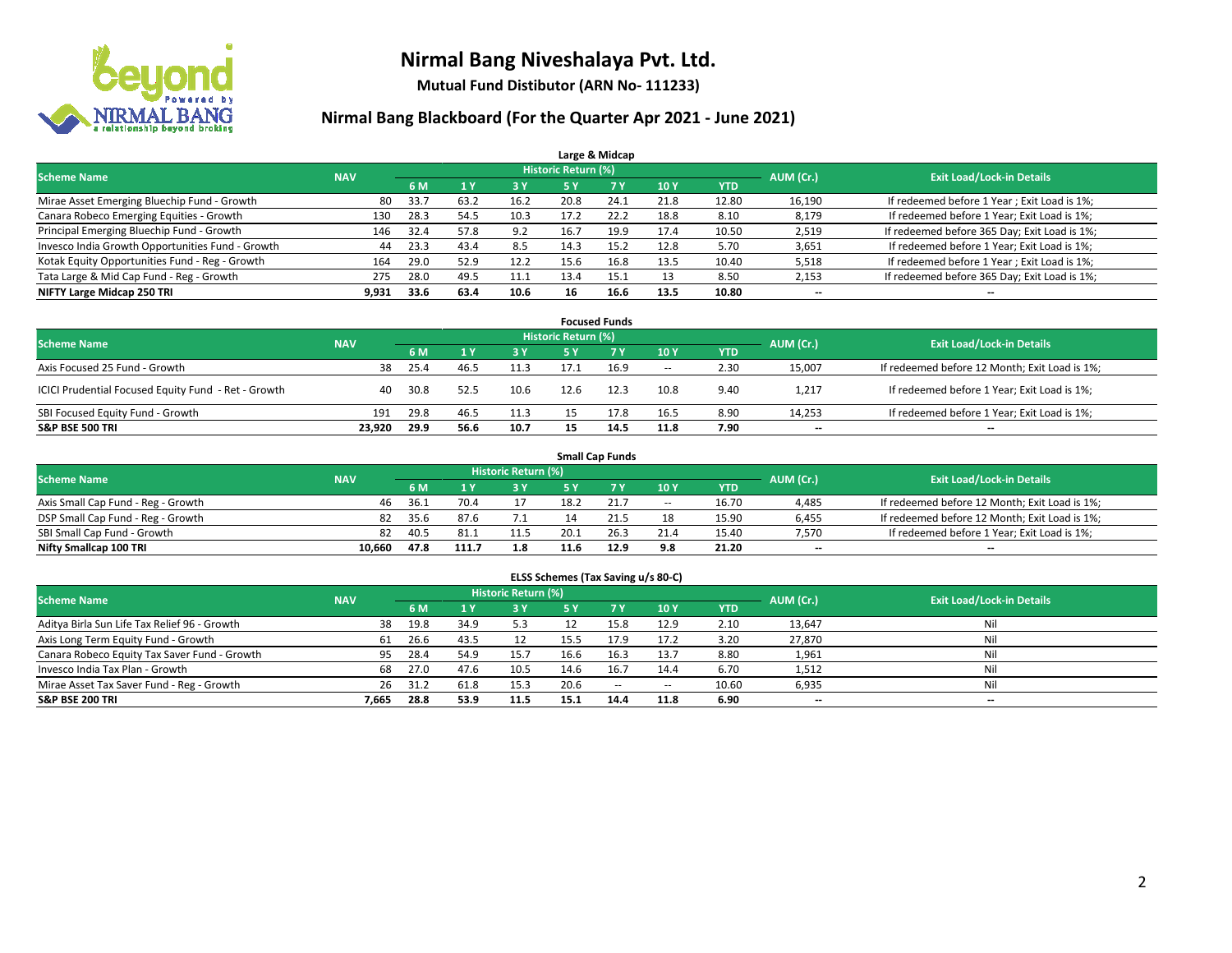

**Mutual Fund Distibutor (ARN No- 111233)**

| <b>Solution Oriented</b>                                  |            |      |                |                            |      |           |                          |            |           |                                               |  |  |  |
|-----------------------------------------------------------|------------|------|----------------|----------------------------|------|-----------|--------------------------|------------|-----------|-----------------------------------------------|--|--|--|
| <b>Scheme Name</b>                                        | <b>NAV</b> |      |                | <b>Historic Return (%)</b> |      |           |                          |            | AUM (Cr.) | <b>Exit Load/Lock-in Details</b>              |  |  |  |
|                                                           |            | 6 M  | 1 <sup>1</sup> | 3 Y                        | 5 Y  | <b>7Y</b> | 10Y                      | <b>YTD</b> |           |                                               |  |  |  |
| <b>HDFC Childrens Gift Fund</b>                           | 156        | 22.6 | 45.8           | 9.9                        | 13.4 | 14        | 13.6                     | 6.70       | 4,270     | Nil                                           |  |  |  |
| Tata Retirement Savings Fund - Moderate Plan - Reg        | 38         | 15.9 | 33.2           | 7.1                        | 13.1 | 16.1      | $ -$                     | 3.20       | 1,361     | If redeemed before 61 Month; Exit Load is 1%; |  |  |  |
| Tata Retirement Savings Fund - Progressive Plan -<br>Reg  | 37         | 18.3 | 37.6           | 7.2                        | 14.7 | 16.3      | $ -$                     | 3.80       | 995       | If redeemed before 61 Month; Exit Load is 1%; |  |  |  |
| Tata Retirement Savings Fund - Reg - Conservative<br>Plan | 24         | 5.8  | 13.7           | 7.1                        | 8.9  | 9.9       | $\overline{\phantom{a}}$ | 1.10       | 167       | If redeemed before 61 Month; Exit Load is 1%; |  |  |  |
| <b>S&amp;P BSE 200 TRI</b>                                | 7,665      | 28.8 | 53.9           | 11.5                       | 15.1 | 14.4      | 11.8                     | 6.90       | --        | $\overline{\phantom{a}}$                      |  |  |  |

| <b>Index Fund</b>                                  |            |                                  |      |           |           |      |      |            |                          |                                               |  |  |  |
|----------------------------------------------------|------------|----------------------------------|------|-----------|-----------|------|------|------------|--------------------------|-----------------------------------------------|--|--|--|
| <b>Scheme Name</b>                                 | AUM (Cr.)  | <b>Exit Load/Lock-in Details</b> |      |           |           |      |      |            |                          |                                               |  |  |  |
|                                                    | <b>NAV</b> | 6 M                              |      | <b>3Y</b> | <b>5Y</b> | 7 Y  | 10Y  | <b>YTD</b> |                          |                                               |  |  |  |
| HDFC Index Fund-NIFTY 50 Plan                      | 134        | 25.8                             | 49.2 | 11.6      | 14.1      | 12.7 | 10.4 | 4.80       | 2,750                    | If redeemed before 3 Day; Exit Load is 0.25%; |  |  |  |
| ICICI Prudential Nifty Next 50 Index Fund - Growth | 31         | 26.7                             | 43.5 | 4.1       | 12.6      | 14.2 | 11.8 | 6.70       | 1,036                    | Nil                                           |  |  |  |
| UTI Nifty Index Fund - Growth                      | 97         | 26.0                             | 49.5 | 11.8      | 14.3      | 12.8 | 10.5 | 4.90       | 3,592                    | Nil                                           |  |  |  |
| Nifty 50 TRI                                       | 20,811     | 26.1                             | 49.9 | 12.2      | 14.7      | 13.2 | 11.1 | 4.90       | $\overline{\phantom{a}}$ | $\overline{\phantom{a}}$                      |  |  |  |

|                                       |            |       |      |                     |      | <b>Contra/Value Fund</b> |      |      |           |                                             |
|---------------------------------------|------------|-------|------|---------------------|------|--------------------------|------|------|-----------|---------------------------------------------|
| <b>Scheme Name</b>                    | <b>NAV</b> |       |      | Historic Return (%) |      |                          |      |      | AUM (Cr.) | <b>Exit Load/Lock-in Details</b>            |
|                                       |            | 6 M   |      | 3 Y                 |      |                          | 10Y  | YTD  |           |                                             |
| Invesco India Contra Fund - Growth    | 63         | 26.8  | 50.5 | 9.3                 | 15.7 |                          | 14.6 | 6.20 | 6,477     | If redeemed before 1 Year; Exit Load is 1%; |
| UTI Value Opportunities Fund - Growth | 83         | -30.1 |      |                     | 13.3 |                          | 11.6 | 8.00 | 5,515     | If redeemed before 1 Year; Exit Load is 1%; |
| <b>S&amp;P BSE 500 TRI</b>            | 23.920     | 29.9  | 56.6 | 10.7                |      | 14.!                     | 11.8 | 7.90 | $- -$     | $\overline{\phantom{a}}$                    |

| Sector/Thematic                                                           |            |      |       |                     |      |                |      |            |           |                                               |  |  |  |
|---------------------------------------------------------------------------|------------|------|-------|---------------------|------|----------------|------|------------|-----------|-----------------------------------------------|--|--|--|
| <b>Scheme Name</b>                                                        | <b>NAV</b> |      |       | Historic Return (%) |      |                |      |            | AUM (Cr.) | <b>Exit Load/Lock-in Details</b>              |  |  |  |
|                                                                           |            | 6 M  | $A$ Y | <b>3Y</b>           | 5 Y  | 7 <sub>V</sub> | 10Y  | <b>YTD</b> |           |                                               |  |  |  |
| Canara Robeco Consumer Trends Fund - Reg -<br>Growth                      | 55.        | 27.3 | 47.4  | 13.5                | 17.7 | 18.5           | 14.9 | 7.70       | 553       | If redeemed before 1 Year; Exit Load is 1%;   |  |  |  |
| Mirae Asset Great Consumer Fund - Growth                                  | 45         | 24.9 | 45.8  | 9.7                 | 16.4 | 16.4           | 15.8 | 7.80       | 1.174     | If redeemed before 1 Year; Exit Load is 1%;   |  |  |  |
| ICICI Prudential Technology Fund - Growth                                 | 110        | 32.8 | 114.3 | 26.1                | 21.4 | 20.2           | 19.6 | 11.30      | 1,818     | If redeemed before 15 Day; Exit Load is 1%;   |  |  |  |
| Nippon India Pharma Fund - Growth                                         | 277        | 24.7 | 53.9  | 24.3                | 15.6 | 17.3           | 17.3 | 9.30       | 4,261     | If redeemed before 1 Month; Exit Load is 1%;  |  |  |  |
| BNP Paribas India Consumption Fund - Reg - Growth                         | 16         | 24.2 | 37.7  | $\sim$              | --   | $\sim$ $\sim$  | --   | 5.90       | 699       | If redeemed before 12 Month; Exit Load is 1%; |  |  |  |
| ICICI Prudential Banking and Financial Services Fund -<br>Retail - Growth | 72         | 38.7 | 55.6  | 5.8                 | 15.4 | 16.4           | 14.3 | 8.60       | 3,865     | If redeemed before 15 Day; Exit Load is 1%;   |  |  |  |
| <b>S&amp;P BSE 500 TRI</b>                                                | 23.920     | 29.9 | 56.6  | 10.7                | 15   | 14.5           | 11.8 | 7.90       | --        | --                                            |  |  |  |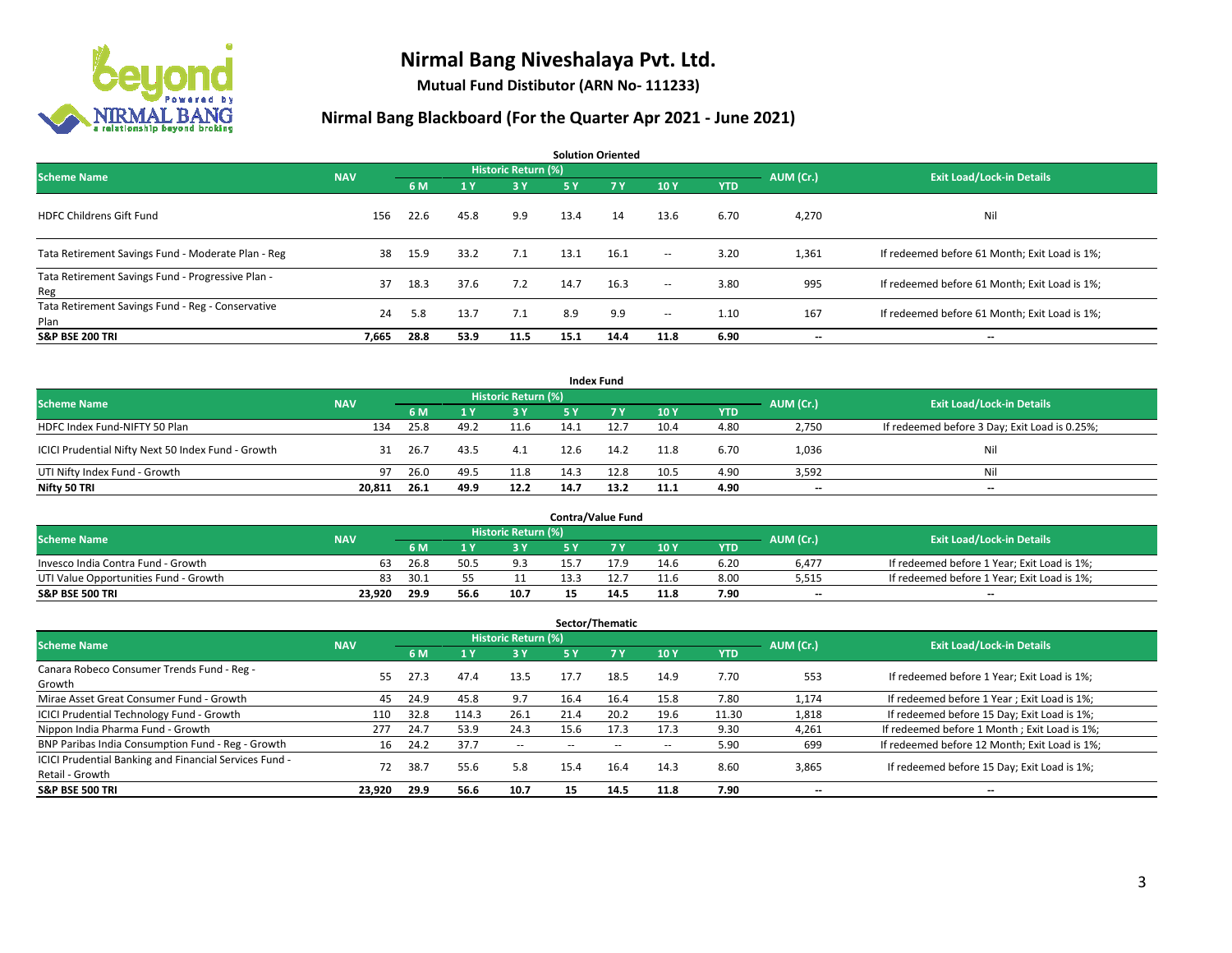

**Mutual Fund Distibutor (ARN No- 111233)**

| <b>Dynamic Asset Allocation Funds</b>            |                                               |      |      |                     |      |        |       |      |           |                                               |  |  |  |
|--------------------------------------------------|-----------------------------------------------|------|------|---------------------|------|--------|-------|------|-----------|-----------------------------------------------|--|--|--|
| <b>Scheme Name</b>                               | <b>NAV</b>                                    |      |      | Historic Return (%) |      |        |       |      | AUM (Cr.) | <b>Exit Load/Lock-in Details</b>              |  |  |  |
|                                                  | 10Y<br>7 V<br>6 M<br>5 Y<br>3 Y<br><b>YTD</b> |      |      |                     |      |        |       |      |           |                                               |  |  |  |
| ICICI Prudential Balanced Advantage Fund - Reg - | 45                                            | 15.9 | 32.8 | 9.6                 | 11.2 |        | 12.2  | 4.60 | 30,281    | If redeemed before 1 Year; Exit Load is 1%;   |  |  |  |
| Growth                                           |                                               |      |      |                     |      |        |       |      |           |                                               |  |  |  |
| Nippon India Balanced Advantage Fund - Growth    | 109                                           | 16.2 | 30.1 | 8                   | 11.7 | 12.2   | 10.4  | 4.30 | 3,251     | If redeemed before 12 Month; Exit Load is 1%; |  |  |  |
| Edelweiss Balanced Advantage Fund - Growth       | 32                                            | 17.5 | 31.3 |                     | 11.6 | 12.4   | 10.9  | 4.60 | 3,315     | If redeemed before 365 Day; Exit Load is 1%;  |  |  |  |
| Kotak Balanced Advantage Fund - Reg - Growth     | 13                                            | 11.3 | 29.2 | $\sim$ $-$          | --   | $\sim$ | $\!-$ | 3.30 | 7,670     | If redeemed before 1 Year; Exit Load is 1%;   |  |  |  |
| NIFTY 50 Hybrid Composite Debt 65:35 Index       | 12.782                                        | 17.3 | 34.4 | 12.2                | 13.1 | 12.2   | 10.7  | 3.50 | $- -$     | --                                            |  |  |  |

| <b>Hybrid Aggressive</b>                        |            |      |      |                     |      |        |        |            |           |                                               |  |  |  |
|-------------------------------------------------|------------|------|------|---------------------|------|--------|--------|------------|-----------|-----------------------------------------------|--|--|--|
| <b>Scheme Name</b>                              | <b>NAV</b> |      |      | Historic Return (%) |      |        |        |            | AUM (Cr.) | <b>Exit Load/Lock-in Details</b>              |  |  |  |
|                                                 |            | 6 M  |      | 3 Y                 |      |        | 10Y    | <b>YTD</b> |           |                                               |  |  |  |
| Canara Robeco Equity Hybrid Fund - Growth       | 211        | 19.1 | 35.1 |                     | 13.8 |        | 13.1   | 5.00       | 4,812     | If redeemed before 1 Year; Exit Load is 1%;   |  |  |  |
| SBI Equity Hybrid Fund - Growth                 | 174        | 22.9 | 36.1 | 10.8                | 12.6 |        | 13.1   | 5.90       | 37.727    | If redeemed before 12 Month; Exit Load is 1%; |  |  |  |
| Mirae Asset Hybrid - Equity Fund - Reg - Growth | 19         | 21.5 |      | 11.4                | 13.6 | $\sim$ | $\sim$ | 5.90       | 4,829     | If redeemed before 1 Year; Exit Load is 1%;   |  |  |  |
| NIFTY 50 Hybrid Composite Debt 65:35 Index      | 12.782     | 17.3 | 34.4 | 12.2                | 13.1 | 12.2   | 10.7   | 3.50       | $-$       | $- -$                                         |  |  |  |

| Gold                                    |            |        |        |                            |            |           |                          |            |                          |                                                                  |  |  |  |
|-----------------------------------------|------------|--------|--------|----------------------------|------------|-----------|--------------------------|------------|--------------------------|------------------------------------------------------------------|--|--|--|
| <b>Scheme Name</b>                      | <b>NAV</b> |        |        | <b>Historic Return (%)</b> |            |           |                          |            | AUM (Cr.)                | <b>Exit Load/Lock-in Details</b>                                 |  |  |  |
|                                         |            | 6 M    |        | <b>3Y</b>                  | <b>5 Y</b> | <b>7V</b> | 10Y                      | <b>YTD</b> |                          |                                                                  |  |  |  |
| <b>HDFC Gold Fund - Growth</b>          | 15         | -8.4   | $-4.1$ | 13.4                       | 7.9        | 5.1       | $\overline{\phantom{a}}$ | $-7.30$    | 1,062                    | If redeemed before 6 Months; Exit Load is 2%; If redeemed bet. 6 |  |  |  |
|                                         |            |        |        |                            |            |           |                          |            |                          | Months to 12 Months; Exit Load is 1%;                            |  |  |  |
| Kotak Gold Fund - Reg - Growth          | 19         | -8.3   | -3.    | 13.7                       | 8.3        |           | 6.2                      | $-6.90$    | 814                      | If redeemed before 1 Year; Exit Load is 1%;                      |  |  |  |
| Nippon India Gold Savings Fund - Growth | 19         | -8.6   |        |                            | 7.9        | 4.9       |                          | $-7.30$    | 1,240                    | If redeemed before 15 Day; Exit Load is 1%;                      |  |  |  |
| <b>Prices of Gold</b>                   | 47.569     | $-6.1$ | $- -$  | 15.3                       | 9.7        | 6.9       | 7.7                      | -4.90      | $\overline{\phantom{a}}$ | --                                                               |  |  |  |

| <b>Arbitrage Fund</b>                      |            |    |      |              |                     |  |     |                          |            |           |                                                 |  |  |
|--------------------------------------------|------------|----|------|--------------|---------------------|--|-----|--------------------------|------------|-----------|-------------------------------------------------|--|--|
| <b>Scheme Name</b>                         | <b>NAV</b> |    |      |              | Historic Return (%) |  |     |                          |            | AUM (Cr.) | <b>Exit Load/Lock-in Details</b>                |  |  |
|                                            |            |    | 1 M. | 3 M          | 6 M                 |  |     | 3 Y                      | <b>YTD</b> |           |                                                 |  |  |
| IDFC Arbitrage Fund - Reg - Growth         |            | 26 | 4.2  | $\mathbf{A}$ | 3.2                 |  | 4.4 |                          | 3.60       | 6,756     | If redeemed before 1 Month; Exit Load is 0.25%; |  |  |
| Kotak Equity Arbitrage Fund - Reg - Growth |            | 29 | 5.0  | 4.7          | 3.6                 |  | 4.8 | 5.4                      | 4.10       | 17,835    | If redeemed before 30 Day; Exit Load is 0.25%;  |  |  |
| Tata Arbitrage Fund - Reg - Growth         |            |    | 5.3  | 10<br>4.8    | 3.6                 |  | 5.2 | $\overline{\phantom{a}}$ | 3.90       | 4.270     | If redeemed before 30 Day; Exit Load is 0.25%;  |  |  |
| Nippon India Arbitrage Fund - Growth       |            |    |      | 4            | 24                  |  | 4.1 |                          | 3.80       | 10,211    | If redeemed before 1 Month; Exit Load is 0.25%; |  |  |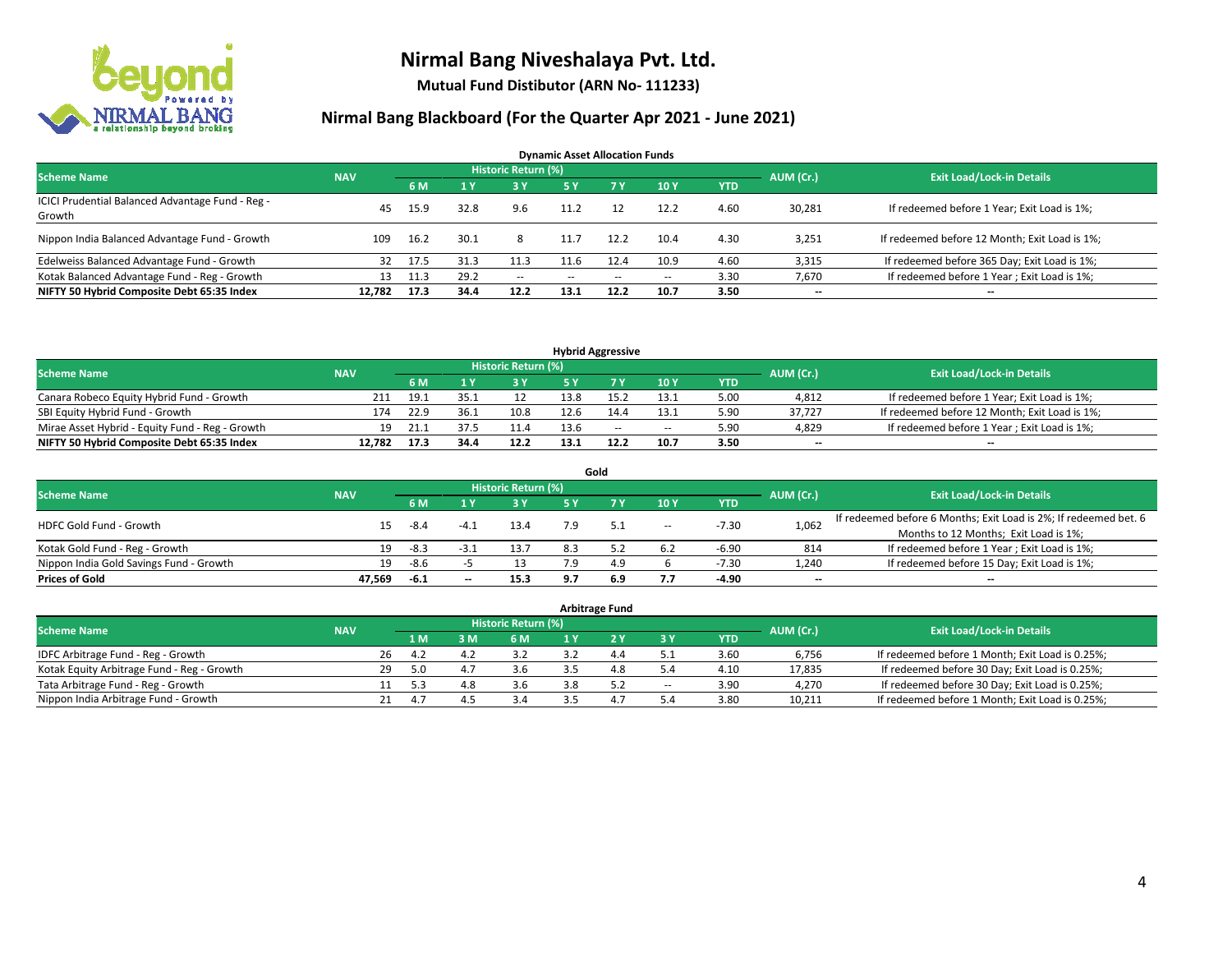

**Mutual Fund Distibutor (ARN No- 111233)**

| <b>Overnight Fund</b>                          |                          |     |     |                            |     |              |            |                          |           |                                  |  |  |  |  |
|------------------------------------------------|--------------------------|-----|-----|----------------------------|-----|--------------|------------|--------------------------|-----------|----------------------------------|--|--|--|--|
| <b>Scheme Name</b>                             | <b>NAV</b>               |     |     | <b>Historic Return (%)</b> |     |              | <b>YTM</b> | Avg                      | AUM (Cr.) | <b>Exit Load/Lock-in Details</b> |  |  |  |  |
|                                                |                          | 1W  | 2 W | 1 M                        | 3 M | $\sqrt{1}$ Y |            | <b>Maturity</b>          |           |                                  |  |  |  |  |
| IDFC Overnight Fund - Reg - Growth             | 1,098                    | 3.0 |     |                            |     | 2.9          | 3.37       | 0.01                     | 1,420     | Nil                              |  |  |  |  |
| Tata Overnight Fund - Reg - Growth             | 1,086                    | 3.0 |     |                            |     |              | 3.39928    | 0.01                     | 1,872     | Nil                              |  |  |  |  |
| SBI Overnight Fund - Growth                    | 3,328                    | 3.1 |     | 3.1                        |     |              | 3.37       | 0.00                     | 12,360    | Nil                              |  |  |  |  |
| ICICI Prudential Overnight Fund - Reg - Growth | 111                      | 3.0 |     |                            |     | 2.9          | 3.42       | 0.01                     | 9,187     | Nil                              |  |  |  |  |
| Nippon India Overnight Fund - Reg - Growth     | 111                      | 3.0 |     |                            |     |              | 3.39       | 0.01                     | 4,567     | Nil                              |  |  |  |  |
| <b>CRISIL Liquid Fund Index</b>                | $\overline{\phantom{a}}$ | 3.5 | 3.6 | 3.6                        |     | 3.9          | --         | $\overline{\phantom{a}}$ | --        | $-$                              |  |  |  |  |

| <b>Liauid Funds</b>                              |            |     |     |                     |     |     |                          |                          |           |                                  |  |  |  |
|--------------------------------------------------|------------|-----|-----|---------------------|-----|-----|--------------------------|--------------------------|-----------|----------------------------------|--|--|--|
| <b>Scheme Name</b>                               | <b>NAV</b> |     |     | Historic Return (%) |     |     | <b>YTM</b>               | Avg                      | AUM (Cr.) | <b>Exit Load/Lock-in Details</b> |  |  |  |
|                                                  |            | 1 W | 2 W | 1 M                 | 3 M |     |                          | <b>Maturity</b>          |           |                                  |  |  |  |
| Aditya Birla Sun Life Liquid Fund - Reg - Growth | 330        | 3.0 |     |                     |     |     | 3.39                     | 0.12                     | 27,433    | *Ref Footnote                    |  |  |  |
| ICICI Prudential Liquid Fund - Reg - Growth      | 304        | 3.0 |     |                     |     | 3.4 | 3.39                     | 0.11                     | 37,777    | *Ref Footnote                    |  |  |  |
| Kotak Liquid Fund - Reg - Growth                 | 4,151      | 3.0 |     |                     |     | 3.4 | 3.43                     | 0.11                     | 28,961    | *Ref Footnote                    |  |  |  |
| Nippon India Liquid Fund - Growth                | 5,010      | 3.0 |     |                     |     |     | 3.35                     | 0.14                     | 23,219    | *Ref Footnote                    |  |  |  |
| Mahindra Manulife Liquid Fund - Reg - Growth     | 1.333      | 3.2 |     | 3.2                 |     |     | 3.45                     | 0.10                     | 1,728     | *Ref Footnote                    |  |  |  |
| <b>CRISIL Liquid Fund Index</b>                  | $- -$      | 3.5 |     | 3.6                 | 3.7 | 3.9 | $\overline{\phantom{a}}$ | $\overline{\phantom{a}}$ | $- -$     | $\overline{\phantom{a}}$         |  |  |  |

| <b>Ultra Short Fund</b>                                                                                                              |       |      |     |     |     |              |                          |                          |                          |     |  |  |  |  |
|--------------------------------------------------------------------------------------------------------------------------------------|-------|------|-----|-----|-----|--------------|--------------------------|--------------------------|--------------------------|-----|--|--|--|--|
| <b>Historic Return (%)</b><br>Avg<br><b>Exit Load/Lock-in Details</b><br><b>Scheme Name</b><br><b>NAV</b><br>AUM (Cr.)<br><b>YTM</b> |       |      |     |     |     |              |                          |                          |                          |     |  |  |  |  |
|                                                                                                                                      |       | 1 M  | sм  | 6 M | 1 Y | $\sqrt{3}$ Y |                          | <b>Maturity</b>          |                          |     |  |  |  |  |
| HDFC Ultra Short Term Fund - Reg - Growth                                                                                            | 12    | 4.5  | 4.2 | 3.7 | 5.6 | $\sim$       | 4.03                     | 0.55                     | 17,221                   | Nil |  |  |  |  |
| ICICI Prudential Ultra Short Term Fund - Growth                                                                                      | 22    | 4.8  | 4.1 | 4.2 | 6.3 |              | 4.92                     | 0.45                     | 8,288                    | Nil |  |  |  |  |
| UTI Ultra Short Term Fund - Growth                                                                                                   | 3,269 | 3.7  |     | 3.7 |     | 4.8          | 4.07                     | 0.42                     | 1,909                    | Nil |  |  |  |  |
| Aditya Birla Sun Life Savings Fund - Reg - Growth                                                                                    | 425   | .5.4 | 4.6 | 4.1 | 6.5 | 7.4          | 4.27                     | 0.59                     | 16,098                   | Nil |  |  |  |  |
| <b>NIFTY Ultra Short Duration Debt Index</b>                                                                                         | 4.275 | 4.6  | 4.4 | 3.9 | 4.7 | 6.7          | $\overline{\phantom{a}}$ | $\overline{\phantom{a}}$ | $\overline{\phantom{a}}$ | $-$ |  |  |  |  |

| <b>Money Market Fund</b>                         |                          |      |     |                            |     |            |            |                 |           |                                               |  |  |  |  |
|--------------------------------------------------|--------------------------|------|-----|----------------------------|-----|------------|------------|-----------------|-----------|-----------------------------------------------|--|--|--|--|
| <b>Scheme Name</b>                               | <b>NAV</b>               |      |     | <b>Historic Return (%)</b> |     |            | <b>YTM</b> | Avg             | AUM (Cr.) | <b>Exit Load/Lock-in Details</b>              |  |  |  |  |
|                                                  |                          | 1 M  | 3M  | 6 M                        | 1 Y | <b>73Y</b> |            | <b>Maturity</b> |           |                                               |  |  |  |  |
| Aditya Birla Sun Life Money Manager Fund - Reg - | 286                      | 4.5  | 4.5 | 3.9                        | 5.6 |            | 4.01       | 0.49            | 11,383    | Nil                                           |  |  |  |  |
| Growth                                           |                          |      |     |                            |     |            |            |                 |           |                                               |  |  |  |  |
| SBI Savings Fund - Growth                        | 33                       | 4.0  | 3.9 | 3.5                        | 4.9 |            | 3.84       | 0.45            | 19,955    | If redeemed before 3 Days; Exit Load is 0.1%; |  |  |  |  |
| HDFC Money Market Fund - Growth                  | 4,434                    | -4.5 | 4.3 | 3.8                        |     |            | 3.97       | 0.52            | 11,249    | Nil                                           |  |  |  |  |
| Tata Money Market Fund - Reg - Growth            | 3,655                    | 5.1  | 4.7 |                            | - 6 | 4.4        | 4.32       | 0.79            | 1,698     | Nil                                           |  |  |  |  |
| <b>CRISIL Liquid Fund Index</b>                  | $\overline{\phantom{a}}$ | 3.6  | 3.7 | 3.5                        | 3.9 | 5.9        | --         | $- -$           | $- -$     | $\overline{\phantom{a}}$                      |  |  |  |  |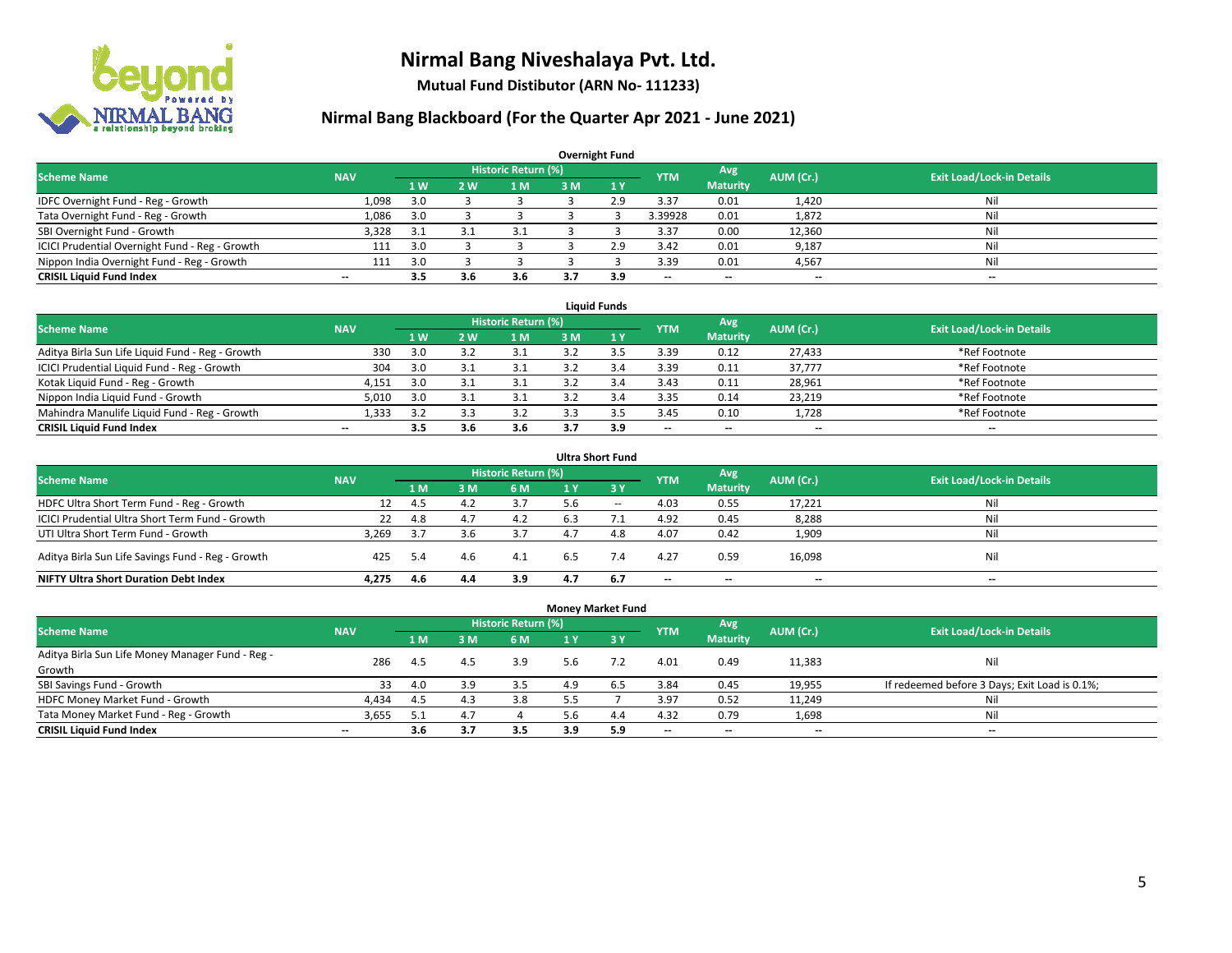

**Mutual Fund Distibutor (ARN No- 111233)**

| <b>Short Term Fund</b>                    |            |    |      |     |                            |     |     |            |                 |           |                                  |  |  |
|-------------------------------------------|------------|----|------|-----|----------------------------|-----|-----|------------|-----------------|-----------|----------------------------------|--|--|
| <b>Scheme Name</b>                        | <b>NAV</b> |    |      |     | <b>Historic Return (%)</b> |     |     | <b>YTM</b> | Avg             | AUM (Cr.) | <b>Exit Load/Lock-in Details</b> |  |  |
|                                           |            |    | 1 M. | 3 M | 6 M                        | 1 V |     |            | <b>Maturity</b> |           |                                  |  |  |
| HDFC Short Term Debt Fund - Growth        |            | 25 | 9.6  |     |                            |     | 8.8 | 5.51       | 2.80            | 16,805    | Nil                              |  |  |
| Nippon India Short Term Fund - Growth     |            | 41 | 9.7  |     | 4.9                        |     |     | 5.58       | 2.51            | 7,903     | Nil                              |  |  |
| ICICI Prudential Short Term Fund - Growth |            | 46 |      |     | 4.4                        |     | 8.6 | 5.39       | 2.96            | 22,158    | Nil                              |  |  |

| <b>Low Duration Fund</b>                     |            |       |  |                     |     |  |            |                 |           |                                  |  |  |  |
|----------------------------------------------|------------|-------|--|---------------------|-----|--|------------|-----------------|-----------|----------------------------------|--|--|--|
| <b>Scheme Name</b>                           | <b>NAV</b> |       |  | Historic Return (%) |     |  | <b>YTM</b> | Avg             | AUM (Cr.) | <b>Exit Load/Lock-in Details</b> |  |  |  |
|                                              |            | '1 M. |  | 6 M                 |     |  |            | <b>Maturity</b> |           |                                  |  |  |  |
| <b>HDFC Low Duration Fund - Growth</b>       | 45         | -4.3  |  | 4.3                 | 7.6 |  | 5.09       | 2.31            | 19,555    | Nil                              |  |  |  |
| ICICI Prudential Savings Fund - Reg - Growth | 418        | 4.3   |  | 4.4                 |     |  | 5.01       | 3.70            | 23,971    | Nil                              |  |  |  |
| Kotak Low Duration Fund - Std - Growth       | 2,640      |       |  | 3.6                 |     |  | 4.47       | 1.23            | 12,542    | Nil                              |  |  |  |

| <b>Banking &amp; PSU Bond Funds</b>                 |            |    |      |     |                     |     |        |            |                 |           |                                  |  |  |
|-----------------------------------------------------|------------|----|------|-----|---------------------|-----|--------|------------|-----------------|-----------|----------------------------------|--|--|
| <b>Scheme Name</b>                                  | <b>NAV</b> |    |      |     | Historic Return (%) |     |        | <b>YTM</b> | Avg             | AUM (Cr.) | <b>Exit Load/Lock-in Details</b> |  |  |
|                                                     |            |    | 1 M  | . M | <b>6M</b>           |     |        |            | <b>Maturity</b> |           |                                  |  |  |
| HDFC Banking and PSU Debt Fund - Reg - Growth       |            | 18 |      |     | 3.8                 |     |        | 5.49       | 2.73            | 9,899     | Nil                              |  |  |
| Tata Banking & PSU Debt Fund - Reg - Growth         |            |    | 11.7 |     |                     |     | $\sim$ | 5.55       | 2.66            | 478       | Nil                              |  |  |
| Kotak Banking and PSU Debt Fund - Reg - Growth      |            |    |      |     |                     | 8.6 |        | 5.48       | 3.02            | 9,688     | Nil                              |  |  |
| Nippon India Banking & PSU Debt Fund - Reg - Growth |            | 16 | ΩC   |     | 3.9                 |     |        | 5.22       | 3.23            | 6,636     | Nil                              |  |  |

| <b>Corporate Bond Funds</b>                         |            |     |      |          |                     |     |       |            |                 |           |                                  |  |  |
|-----------------------------------------------------|------------|-----|------|----------|---------------------|-----|-------|------------|-----------------|-----------|----------------------------------|--|--|
| <b>Scheme Name</b>                                  | <b>NAV</b> |     |      |          | Historic Return (%) |     |       | <b>YTM</b> | Avg             | AUM (Cr.) | <b>Exit Load/Lock-in Details</b> |  |  |
|                                                     |            |     | 1 M  | <b>M</b> | 6 M                 | 1 Y |       |            | <b>Maturity</b> |           |                                  |  |  |
| ICICI Prudential Corporate Bond Fund - Reg - Growth |            | 23  | -6.7 |          | 4.2                 | 8.9 | 8.7   | 5.01       | 3.37            | 19,146    | Nil                              |  |  |
| IDFC Corporate Bond Fund - Reg - Growth             |            | 15  | 11.1 | 4.6      | 4.2                 | 9.7 | 8.5   | 5.32       | 2.87            | 22,943    | Nil                              |  |  |
| HDFC Corporate Bond Fund - Growth                   |            | 25  | 9.8  | 3.3      | 4.2                 | 9.3 | 9.3   | 5.44       | 4.06            | 29,880    | Nil                              |  |  |
| UTI Corporate Bond Fund - Reg - Growth              |            | 13. | 9.2  | 3.8      |                     | ∩ ^ | $- -$ | 4.92       | 2.03            | 3,246     | Nil                              |  |  |

|                                            |            |    |      |     |                            |      | <b>Credit Risk Fund</b> |            |                        |           |                                                                       |
|--------------------------------------------|------------|----|------|-----|----------------------------|------|-------------------------|------------|------------------------|-----------|-----------------------------------------------------------------------|
| <b>Scheme Name</b>                         | <b>NAV</b> |    |      |     | <b>Historic Return (%)</b> |      |                         | <b>YTM</b> | Avg<br><b>Maturity</b> | AUM (Cr.) | <b>Exit Load/Lock-in Details</b>                                      |
|                                            |            |    | 1 M  | 8 M | 6 M                        | 1 Y  | $Z$ 3 $V$               |            |                        |           |                                                                       |
| ICICI Prudential Credit Risk Fund - Growth |            | 24 | 9.3  |     | 6.4                        | 10   | 8.6                     | 7.82       | 2.31                   | 7,217     | If redeemed before 1 Year; Exit Load is 1%;                           |
| HDFC Credit Risk Debt Fund - Reg - Growth  |            | 18 | 11.4 | b.5 | 7.9                        | 12.8 | 8.6                     | 7.79       | 2.56                   | 7,253     | If redeemed before 12 Month; Exit Load is 1%; If redeemed bet. 12     |
|                                            |            |    |      |     |                            |      |                         |            |                        |           | Month to 18 Month; Exit Load is 0.5%;                                 |
|                                            |            |    |      |     |                            |      |                         |            |                        |           | If redeemed before 12 Month; Exit Load is 3%; If redeemed bet. 12     |
| SBI Credit Risk Fund - Growth              |            |    | 9.3  | 4.5 | 5.3                        | 10.1 | 7.4                     | 6.84       | 1.65                   |           | 3,524 Month to 24 Month; Exit Load is 1.5%; If redeemed bet. 24 Month |
|                                            |            |    |      |     |                            |      |                         |            |                        |           | to 36 Month; Exit Load is 0.75%;                                      |